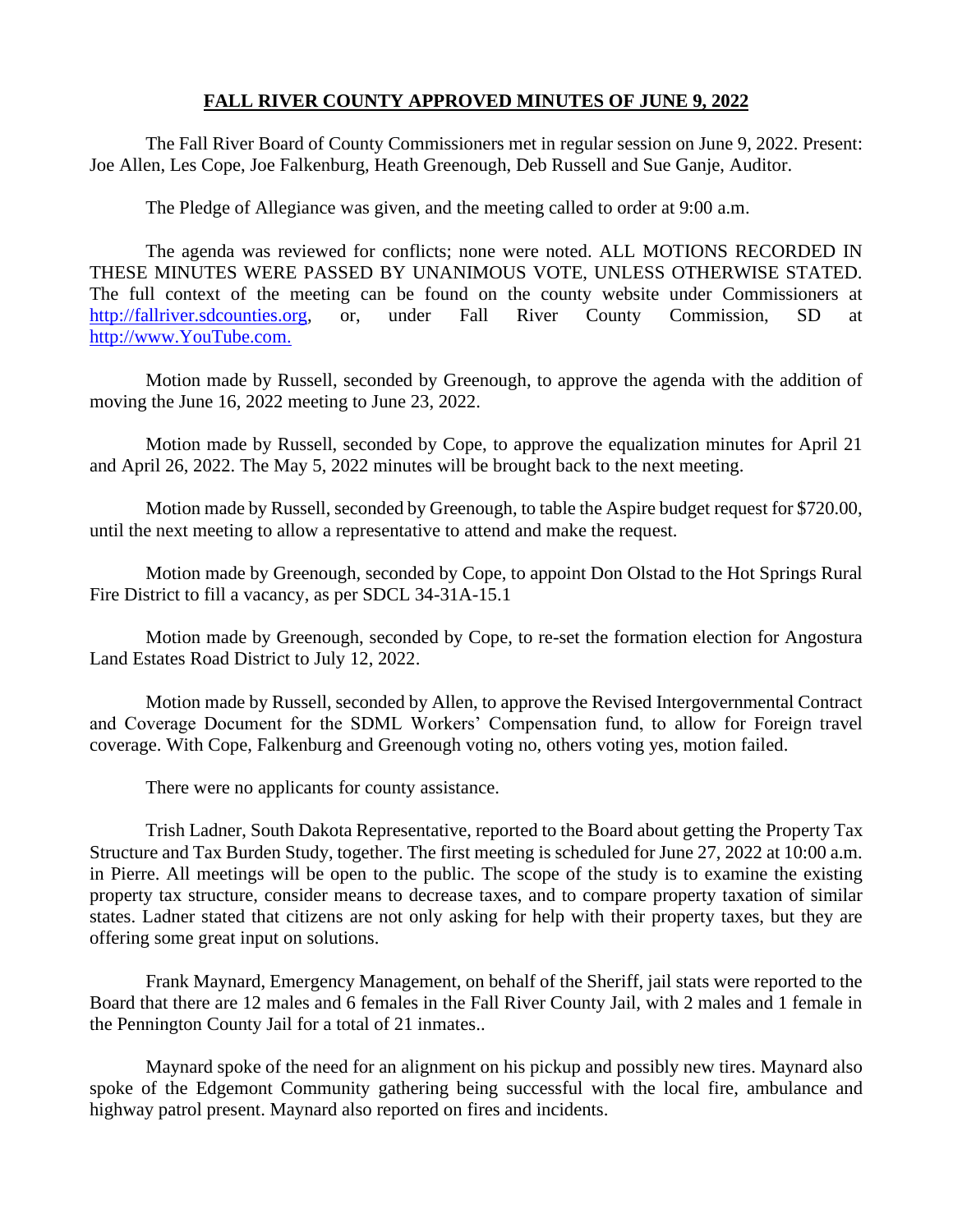Lily Heidebrink, Director of Equalization, met with the Board. Motion made by Greenough, seconded by Cope, to approve the following refund/abatements:

Gail Saxonis, parcel #75390-02600-001-00, Second Minnekahta Addn: Lot 1, Blk 26, for pay 2022, \$603.40, refund. Re: Late application for tax reduction program.

Glenn E. and Esther Denton, parcel #75430-00100-006-00, Petty Addn: Lot 6, Blk 1, as follows: abatement in the amount of \$1,390.48 for pay 2020; abatement in the amount of \$1,302.76 for pay 2021; abatement in the amount of \$823.31 and refund in the amount of \$823.31 for pay 2022. Re: Late application for tax reduction program.

Stacey Martin, GIS, met with the Board. Motion made by Cope, seconded by Russell, to approve the Newman Quote for 2022 Replacement Sign Project in the amount of \$3,044.30.

The following people presented their 2023 budget requests:

Barb Almich and Genevieve Osborne, Addiction Recovery Susie Ryks, 211 Helpline Andrea Powers, SHEDCO

Dave Tyson met with the Board to speak about road conditions in the county, particularly Smithwick Road. Tyson shared concerns about blade operators, training and the time and money spent on Shep's Canyon Road, when other roads need repairs as well.

Brett Blessing, Highway Department, met with the Board to advise that the state conducted the Right of Way negotiations and advised of the requests for the Igloo Access Road. The Board agreed to the landowner requests, unless the State's Attorney determines if there is any liability, as follows:

Sterling Brunson – timber from the wooden structure that will be removed over the active RR tracks will be moved to Sterling Brunson's property; the county can decide later if they want to do something different with the timber.

Tom Simons – existing auto gates will go to Simons, and dust suppression will be applied on the 500' stretch near the trailer house every other year, as long as the property remains under Simon's ownership.

Cindy Brunson – request for any railroad ties that may be removed from the old rail grade north of station 45+00.

Motion made by Russell, seconded by Allen, to approve the bills as follows:

## **GENERAL FUND**

| AMERICAN FAMILY ASSURANCE      | AMERICAN FAMILY ASSURANCE | \$904.83    |
|--------------------------------|---------------------------|-------------|
| <b>AMAZON CAPITAL SERVICES</b> | <b>SUPPLY</b>             | \$438.53    |
| <b>AT&amp;T MOBILITY</b>       | <b>CELL PHONE PLAN</b>    | \$43.98     |
| AUDRA HILL CONSULTING, INC     | MI/CONSULTING             | \$479.46    |
| <b>CURA HOSPITALITY</b>        | <b>INMATE FOOD/SUPPLY</b> | \$14,226.75 |
| A-Z SHREDDING INC              | <b>SHREDDING</b>          | \$51.34     |
| <b>BOB BARKER COMPANY INC</b>  | <b>INMATE SUPPLIES</b>    | \$323.65    |
| <b>BLACK HILLS CHEMICAL</b>    | <b>SUPPLY</b>             | \$1,122.05  |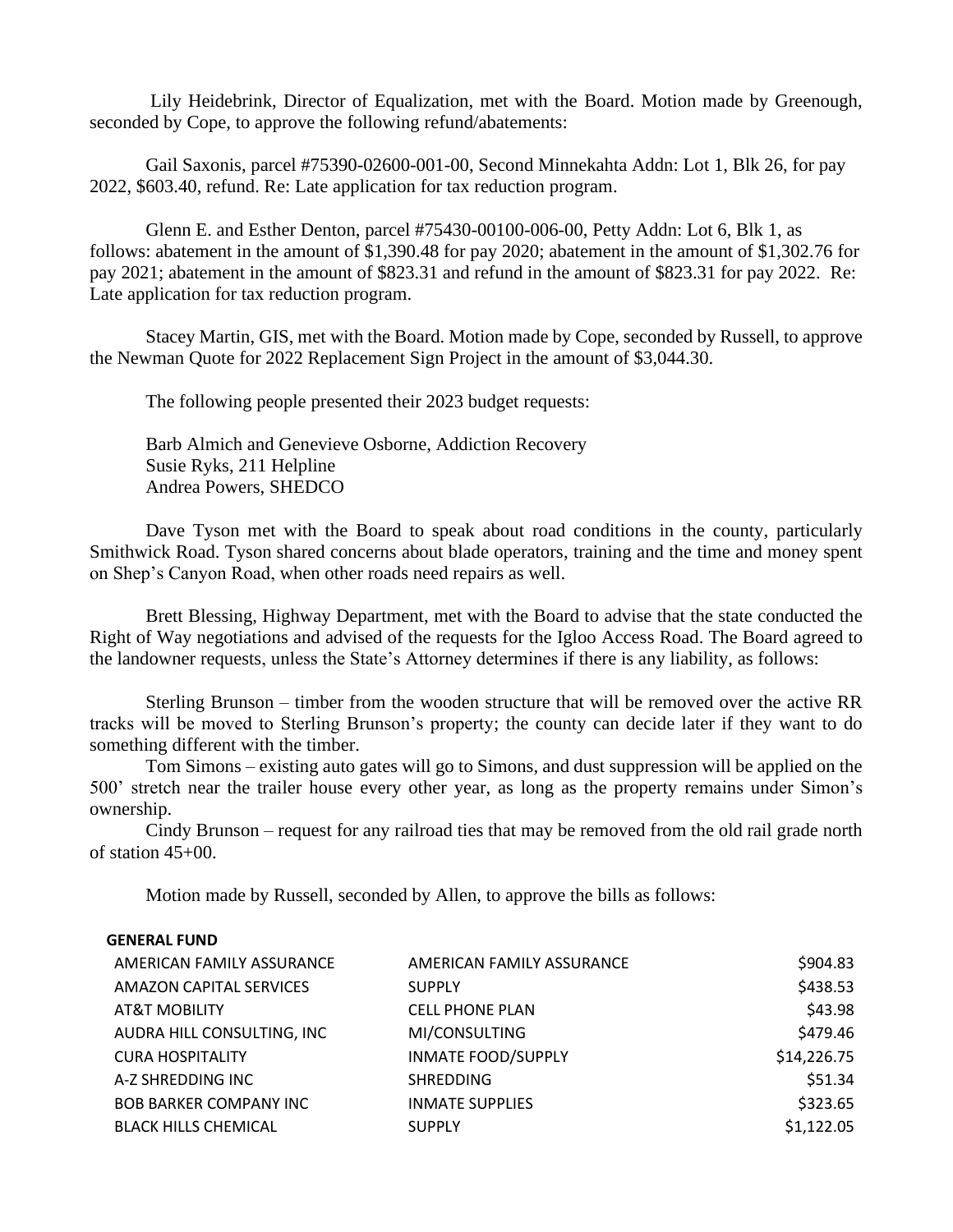| BQ & ASSOCIATES, P.C., LLO        | <b>GARNISHMENT</b>             | \$131.00    |
|-----------------------------------|--------------------------------|-------------|
| <b>BLACK HILLS ENERGY</b>         | UTILITY POWER ELECTRIC         | $$-101.77$  |
| <b>BOMGAARS SUPPLY</b>            | <b>SUPPLY</b>                  | \$85.87     |
| <b>BOSTON MUTUAL LIFE INS CO</b>  | LIFE INSURANCE                 | \$32.76     |
| <b>BRIGHTLY SOFTWARE INC.</b>     | <b>GIS SOFTWARE CONTRACT</b>   | \$329.55    |
| CAMERON, GEORGE                   | <b>COURT REPORTER</b>          | \$129.00    |
| <b>CENTURY BUSINESS LEASING</b>   | <b>COPIER LEASE AND USA</b>    | \$1,109.28  |
| <b>CLINICAL LABORATORY</b>        | <b>AUTOPSY</b>                 | \$2,032.00  |
| <b>COLBATH &amp; SPERLICH, PC</b> | CAAF/A&N                       | \$1,259.30  |
| <b>CREDIT COLLECTION BUREAU</b>   | <b>COLLECTIONS</b>             | \$604.18    |
| DELTA DENTAL PLAN OF SD           | <b>DELTA DENTAL</b>            | \$2,549.60  |
| <b>EFTPS</b>                      | <b>EFTPS PAYROLL TAXES</b>     | \$42,455.70 |
| ELECTION SYSTEMS & SOFT           | <b>ELECTION SUPPPLY</b>        | \$111.80    |
| <b>EN-TECH LLC</b>                | <b>FUMIGATION</b>              | \$125.00    |
| <b>ENVIRONMENTAL PRODUCTS</b>     | <b>SUPPLY</b>                  | \$181.92    |
| <b>FALL RIVER HEALTH</b>          | PRE-EMPLOYMENT PHYSICAL        | \$65.00     |
| FALL RIVER HEALTH SERVICE         | <b>INMATE MEDICAL</b>          | \$181.30    |
| FARRELL, FARRELL & GINSBACH       | CAAF                           | \$1,891.67  |
| <b>FALL RIVER COUNTY HERALD</b>   | <b>PUBLICATION</b>             | \$1,966.55  |
| <b>GALLS</b>                      | UNIFORM ALLOWANCE              | \$101.05    |
| GLASS PRO +                       | <b>SERVICE</b>                 | \$2,498.91  |
| GOFF, GARLAND LEE                 | QMHP/MI                        | \$355.30    |
| <b>GOLDEN WEST TECHNOLOGIES</b>   | SERVICE/NETWORK/SERVER         | \$6,896.47  |
| <b>HEAVY HIGHWAY FRINGE</b>       | <b>INSURANCE FEES</b>          | \$600.00    |
| <b>HOT SPRINGS ACE HARDWARE</b>   | <b>SUPPLY</b>                  | \$122.29    |
| <b>HORN LAW OFFICE</b>            | QMHP/MI                        | \$222.20    |
| <b>CITY OF HOT SPRINGS</b>        | 2ND QTR FIRE SPRINKLER         | \$24.00     |
| <b>IOWA LABORERS DISTRICT</b>     | <b>HEALTH INSURANCE</b>        | \$21,794.50 |
| KATTERHAGEN, MARK                 | QMHP/MI                        | \$15.00     |
| LIUNA LABORERS LOCAL 620          | <b>UNION DUES</b>              | \$351.00    |
| LEWNO, LUCY                       | QMHP/MI                        | \$166.53    |
| LINCOLN COUNTY TREASURER          | QMHP/MI                        | \$325.12    |
| LOCKWOOD, DARCY                   | QMHP/MI                        | \$15.00     |
| LYNN'S DAK. MART PHARMACY         | <b>INMATE MEDICAL</b>          | \$692.79    |
| <b>MARCO</b>                      | <b>COPIER LEASE</b>            | \$176.20    |
| MASTERCARD                        | <b>COUNTY CREDIT CARD</b>      | \$3,261.88  |
| MCLEODS OFFICE SUPPLY CO.         | <b>SUPPLIES</b>                | \$438.27    |
| <b>MEDICAL WASTE TRANSPORT</b>    | <b>UTILITY</b>                 | \$181.41    |
| NATIONWIDE RETIREMENT SOL         | NATIONWIDE RETIREMENT          | \$700.00    |
| NEW YORK LIFE INSURANCE           | <b>NEW YORK LIFE INSURANCE</b> | \$65.00     |
| NICHOLAS TOWING                   | <b>TOWING</b>                  | \$740.00    |
| NORTON, TINA                      | <b>CONTRACT NURSE INMATE</b>   | \$1,325.00  |
| CHILD SUPPORT PAYMENT CNT         | <b>CHILD SUPPORT</b>           | \$655.00    |
| O'NEILL, JUSTIN                   | <b>CAAF</b>                    | \$1,959.16  |
| PENNINGTON COUNTY JAIL            | INMATE HOUSING PENNINGTON      | \$3,655.00  |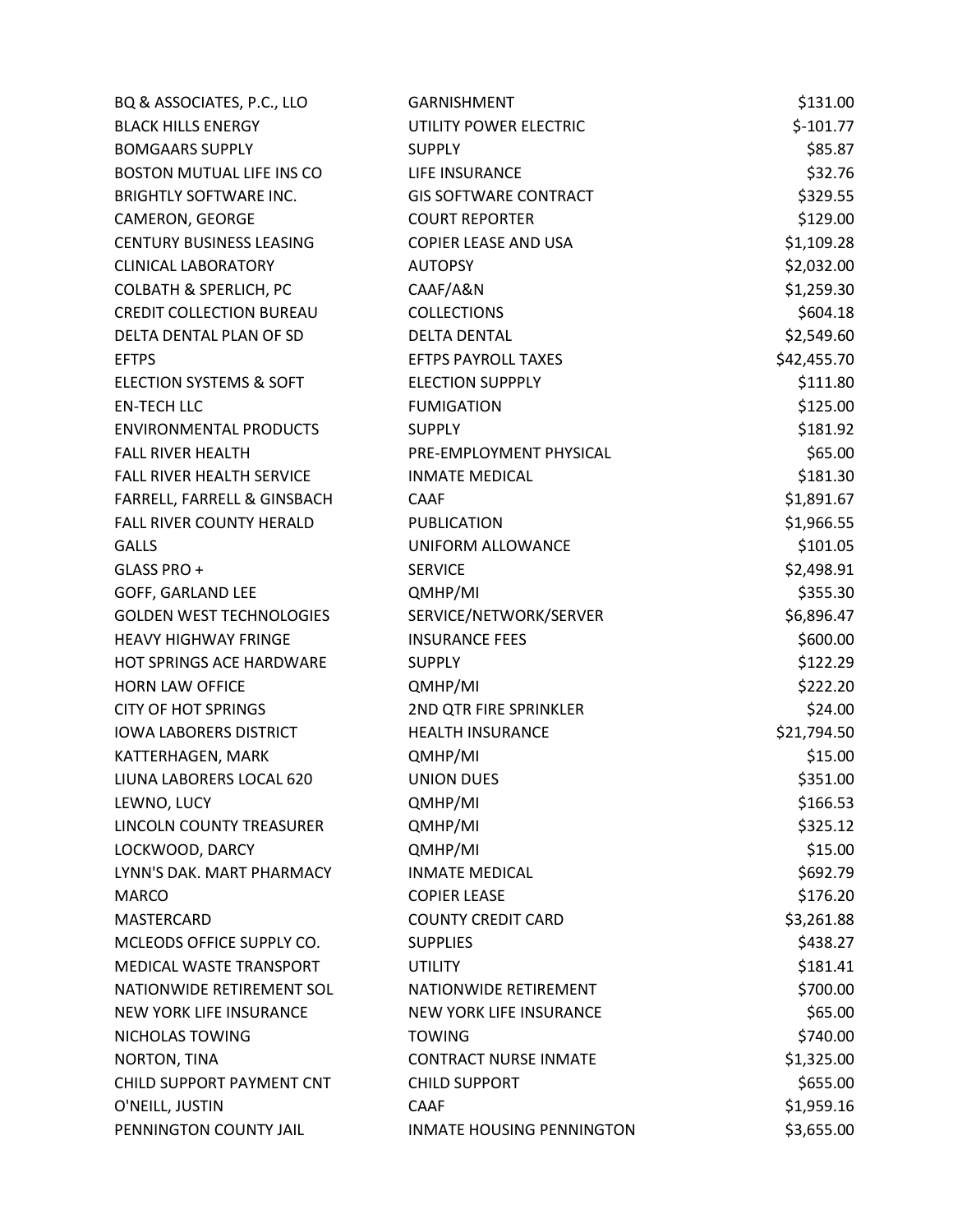| PENNINGTON COUNTY               | QMHP/MI                       | \$297.00     |
|---------------------------------|-------------------------------|--------------|
| <b>QUILL CORPORATION</b>        | <b>OFFICE SUPPLIES</b>        | \$528.88     |
| RELIANCE STANDARD LIFE          | <b>VISION PLAN</b>            | \$293.06     |
| RAPID CITY JOURNAL (THE)        | <b>PUBLISHING</b>             | \$42.27      |
| RUSSELL, LANCE                  | <b>MILEAGE</b>                | \$25.30      |
| SOUTH DAKOTA ST TREASURER       | <b>SALES TAX</b>              | \$23.45      |
| SD NETWORK AGAINST FAMILY       | MEMBERSHIP                    | \$200.00     |
| SD RETIREMENT SYSTEM            | <b>SDRS CONTRIBUTION</b>      | \$20,367.24  |
| SEACHANGE PRINT INNOVATIO       | <b>PUBLICATION</b>            | \$185.00     |
| <b>SERVALL</b>                  | RUG/UNIFORM SERVICE           | \$445.72     |
| SONNY'S SUPER FOODS             | <b>SUPPLY</b>                 | \$137.44     |
| <b>STEVENS AUTOMOTIVE</b>       | <b>SERVICE</b>                | \$155.28     |
| THE LODGE AT DEADWOOD           | <b>LODGING</b>                | \$464.00     |
| <b>TREASURER - EXPENSES</b>     | <b>TREASURER</b>              | \$79.79      |
| TRUGREEN COMMERCIAL             | <b>LAWN CARE</b>              | \$110.87     |
| UNITED WAY BLACK HILLS          | UNITED WAY DONATION           | \$122.00     |
| <b>VERIZON WIRELESS</b>         | <b>CELL PHONE PLAN</b>        | \$461.74     |
| YANKTON CO TREASURER            | QMHP/MI                       | \$127.50     |
| MILES, SASHA                    | <b>BLOOD DRAW</b>             | \$75.00      |
|                                 | <b>TOTAL FOR GENERAL FUND</b> | \$144,208.92 |
| <b>COUNTY ROAD &amp; BRIDGE</b> |                               |              |
| A & B WELDING SUPPLY CO.        | WELDING SUPPLIES/LEASE        | \$36.30      |
| AMERICAN FAMILY ASSURANCE       | AMERICAN FAMILY ASSURANCE     | \$365.50     |
| <b>AMAZON CAPITAL SERVICES</b>  | <b>SUPPLY</b>                 | \$270.77     |
| <b>BLACK HILLS ENERGY</b>       | UTILITY POWER ELECTRIC        | \$612.46     |
| <b>BOMGAARS</b>                 | <b>SUPPLY</b>                 | \$309.91     |
| BROSZ ENGINEERING, INC.         | <b>ENGINEERING</b>            | \$26,177.50  |
| <b>BUTLER MACHINERY CO.</b>     | SUPPLIES/REPAIRS              | \$2,028.95   |
| DAKOTA FLUID POWER INC          | <b>SUPPLY</b>                 | \$500.00     |
| DELTA DENTAL PLAN OF SD         | <b>DELTA DENTAL</b>           | \$523.70     |
| <b>FLOYD'S TRUCK CENTER</b>     | REPAIRS/PARTS                 | \$2,165.88   |
| <b>EFTPS</b>                    | <b>EFTPS PAYROLL TAXES</b>    | \$10,288.33  |
| FALL RIVER AUTO SUPPLY          | <b>AUTO PARTS/REPAIR</b>      | \$97.38      |
| <b>FORWARD DISTRIBUTING</b>     | SUPPLIES/PARTS                | \$100.85     |
| FALL RIVER COUNTY HERALD        | <b>PUBLICATION</b>            | \$58.95      |
| <b>GOLDEN WEST TECHNOLOGIES</b> | SERVICE/NETWORK/SERVER        | \$8.50       |
| <b>GRANGAARD CONSTRUCTION</b>   | <b>ROAD PROJECT</b>           | \$134,958.86 |
| <b>HEAVY HIGHWAY FRINGE</b>     | <b>INSURANCE FEES</b>         | \$165.00     |
| <b>HOT SPRINGS ACE HARDWARE</b> | <b>SUPPLY</b>                 | \$201.23     |
| HOT SPRINGS AUTOMOTIVE          | <b>AUTO SUPPLY PARTS</b>      | \$743.44     |
| RICOH USA INC                   | <b>CONTRACT SERVICE</b>       | \$253.20     |
| <b>INLAND TRUCK PARTS CO.</b>   | <b>PARTS</b>                  | \$317.49     |
| <b>IOWA LABORERS DISTRICT</b>   | <b>HEALTH INSURANCE</b>       | \$5,780.00   |
| LIUNA LABORERS LOCAL 620        | <b>UNION DUES</b>             | \$216.00     |
| MG OIL                          | INVENTORY/SUPPLY              | \$1,283.57   |
|                                 |                               |              |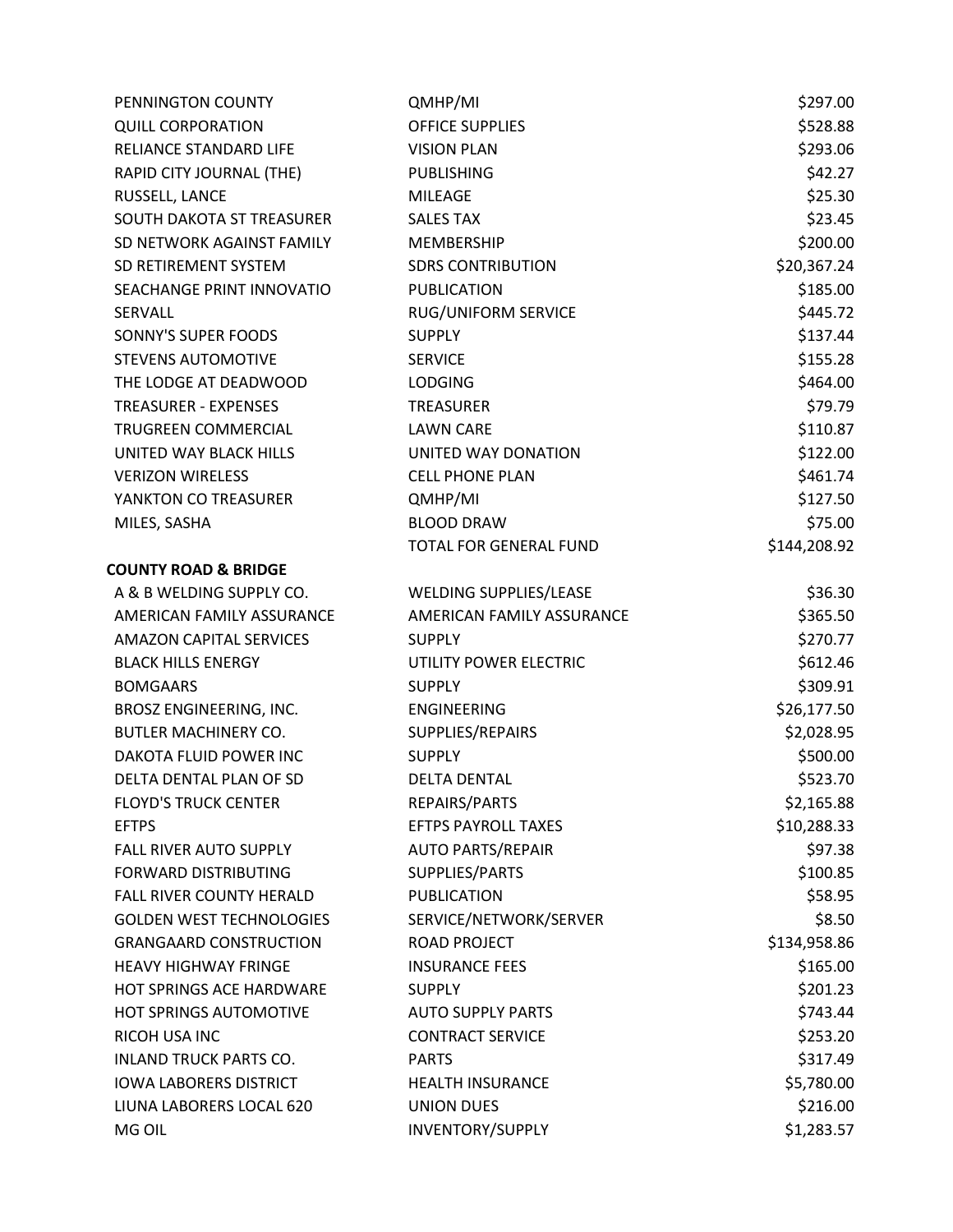| MASTERCARD                      | <b>COUNTY CREDIT CARD</b>             | \$8.79       |
|---------------------------------|---------------------------------------|--------------|
| NELSON'S OIL & GAS INC.         | <b>FUEL</b>                           | \$33,150.00  |
| NEWMAN SIGNS INC.               | SIGNAGE                               | \$1,198.50   |
| NORTHERN TRUCK EQUIPMENT        | <b>RETROFIT</b>                       | \$85,395.00  |
| POMP'S TIRE SERVICE INC.        | <b>SUPPLY</b>                         | \$1,380.48   |
| RELIANCE STANDARD LIFE          | <b>VISION PLAN</b>                    | \$40.80      |
| <b>RAPID DELIVERY</b>           | <b>DELIVERY</b>                       | \$52.01      |
| SAFETY-KLEEN SYSTEMS, INC       | <b>SUPPLIES</b>                       | \$124.47     |
| SD RETIREMENT SYSTEM            | <b>SDRS CONTRIBUTION</b>              | \$5,438.76   |
| SEILER, RANDY                   | <b>CELLPHONE REIMBURSEMENT</b>        | \$75.00      |
| SD SUPPLEMENT RETIREMENT        | SD SUPPLEMENT RETIREMENT              | \$40.00      |
| TRAFFIX DEVICES, INC.           | <b>SUPPLY</b>                         | \$214.40     |
| TRUE NORTH STEEL                | <b>CULVERTS</b>                       | \$35,305.60  |
| UNITED WAY BLACK HILLS          | UNITED WAY DONATION                   | \$20.00      |
|                                 | TOTAL COUNTY ROAD & BRIDGE            | \$349,907.58 |
| 911 SURCHARGE REIMBURSEMENT     |                                       |              |
| AMERICAN FAMILY ASSURANCE       | AMERICAN FAMILY ASSU                  | \$129.09     |
| <b>AMAZON CAPITAL SERVICES</b>  | <b>SUPPLY</b>                         | \$8.79       |
| <b>CENTURY BUSINESS LEASING</b> | <b>COPIER LEASE AND USA</b>           | \$80.21      |
| <b>CREDIT COLLECTION BUREAU</b> | <b>COLLECTIONS</b>                    | \$302.86     |
| DELTA DENTAL PLAN OF SD         | <b>DELTA DENTAL</b>                   | \$375.20     |
| <b>EFTPS</b>                    | <b>EFTPS PAYROLL TAXES</b>            | \$5,146.78   |
| <b>GOLDEN WEST TECHNOLOGIES</b> | SERVICE/NETWORK/SERV                  | \$25.50      |
| <b>HEAVY HIGHWAY FRINGE</b>     | <b>INSURANCE FEES</b>                 | \$90.00      |
| <b>IOWA LABORERS DISTRICT</b>   | <b>HEALTH INSURANCE</b>               | \$2,706.00   |
| LIUNA LABORERS LOCAL 620        | <b>UNION DUES</b>                     | \$54.00      |
| <b>MASTERCARD</b>               | <b>COUNTY CREDIT CARD</b>             | \$144.46     |
| POWERPHONE INC                  | TRAINING/SOFTWARE AG                  | \$159.80     |
| RELIANCE STANDARD LIFE          | <b>VISION PLAN</b>                    | \$12.66      |
| RAPID CITY MEDICAL CENTER       | PRE-EMPLOYMENT PHYSICAL               | \$172.00     |
| SD RETIREMENT SYSTEM            | <b>SDRS CONTRIBUTION</b>              | \$2,708.26   |
| <b>VERIZON WIRELESS</b>         | <b>CELL PHONE PLAN</b>                | \$41.90      |
|                                 | TOTAL FOR 911 SURCHARGE REIMBURSEMENT | \$12,157.51  |
| <b>EMERGENCY MANAGEMENT</b>     |                                       |              |
| <b>EFTPS</b>                    | <b>EFTPS PAYROLL TAXES</b>            | \$1,560.24   |
| <b>GOLDEN WEST TECHNOLOGIES</b> | SERVICE/NETWORK/SERV                  | \$8.50       |
| JENSEN, ED                      | <b>SPOTTER</b>                        | \$60.00      |
| <b>MARCO</b>                    | <b>COPIER LEASE</b>                   | \$38.90      |
| MASTERCARD                      | <b>COUNTY CREDIT CARD</b>             | \$197.57     |
| <b>QUILL CORPORATION</b>        | <b>OFFICE SUPPLIES</b>                | \$23.39      |
| SD RETIREMENT SYSTEM            | <b>SDRS CONTRIBUTION</b>              | \$635.42     |
| <b>VERIZON WIRELESS</b>         | <b>CELL PHONE PLAN</b>                | \$83.80      |
| <b>BASTIAN, TRACY</b>           | <b>PIOLT</b>                          | \$100.00     |
|                                 | TOTAL FOR EMERGENCY MANAGEMENT        | \$2,707.82   |

**24/7 SOBRIETY FUND**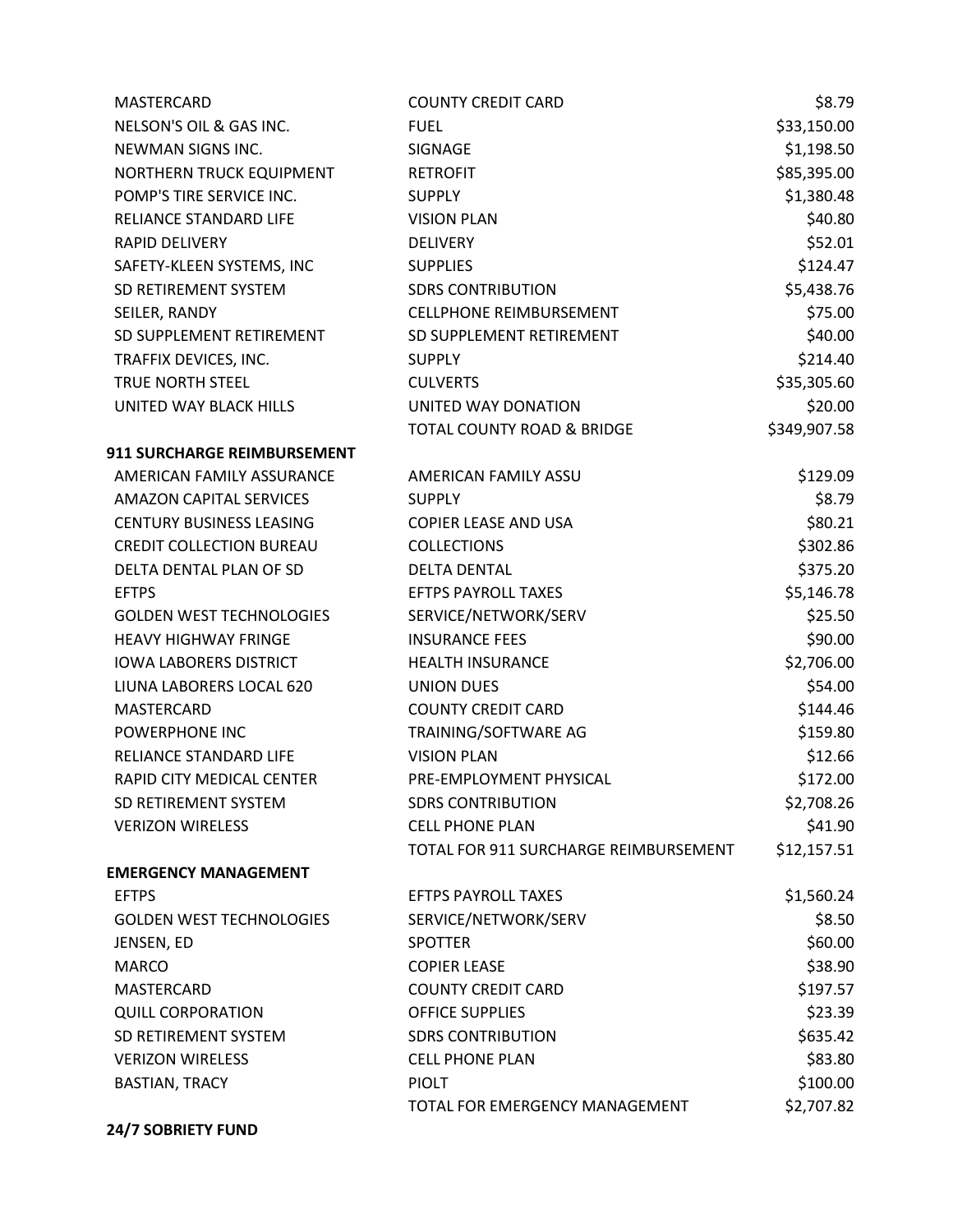| AMAZON CAPITAL SERVICES  | <b>SUPPLY</b>                         | \$289.89     |
|--------------------------|---------------------------------------|--------------|
| <b>EFTPS</b>             | <b>EFTPS PAYROLL TAXES</b>            | \$172.06     |
| <b>QUILL CORPORATION</b> | <b>OFFICE SUPPLIES</b>                | \$134.08     |
|                          | TOTAL FOR 24/7 SOBRIETY FUND          | \$596.03     |
| <b>M &amp; P RELIEF</b>  |                                       |              |
| MASTERCARD               | <b>COUNTY CREDIT CARD</b>             | \$766.76     |
| TRIMIN SYSTEM, INC.      | ANNUAL HOSTING SERVICE                | \$10,500.00  |
|                          | <b>TOTAL M &amp; P RELIEF</b>         | \$11,266.76  |
|                          | TOTAL PAID BETWEEN 5/20/22 AND 6/9/22 | \$520,844.60 |
|                          |                                       |              |

Break was taken at 10:27 a.m. and the meeting reconvened at 10:34 a.m.

No public comment was heard.

Erin McGlumphy, Extension, met with the Board. Motion made by Russell, to authorize advertising for a replacement for Amy Lawrence, to allow Lawrence to train the replacement, and start the new hire at \$12.00 per hour. Russell later retracted her motion.

Motion made by Russell, seconded by Falkenburg, to approve advertising for the Extension and 4-H position and allow Amy Lawrence to train applicant, using discretion between the \$12.00 and \$14.00 per hour, starting wage. With everyone voting yes, by roll call vote, motion carried.

Ron Haugen, NDSU, reported to the Board on calculations of Ag land valuations in North Dakota vs. South Dakota. NASS collects data for hay production, but just on the harvested acres, not planted acres. Haugen recommended that the Board speak with a soil scientist in the area to try and calculate crop rate soil income for a county without growing season precipitation data for the area. Haugen stated that data is hard to get on crop rated ground soil rent per acre to represent landowners share of total production, also noting that it is rare for anyone to crop share anymore. Many factors could affect this also.

Lance Russell, State's Attorney, met with the Board. Motion made by Cope, seconded by Greenough, to approve the New Black Hills Forest Plan Memorandum of Understanding and allow the chairman to sign.

State's Attorney Russell stated that the Forest Service will allow counties to have input on the Forest Service plan; he recommended that the Weed Department, Stockgrowers and Grazing Association participate.

Motion made by Cope, seconded by Allen, to waive the conflict of interest for State's Attorney Russell on the Oxnard Hotel in Edgemont. With Russell voting no, all others voting yes, by roll call vote, motion carried.

Allen exited the meeting at 11:00 a.m.

The Official Canvass of the June 7, 2022 Primary Election was conducted by the Board.

Motion made by Russell, seconded by Falkenburg, to approve the Official 2022 Primary Election Canvass.